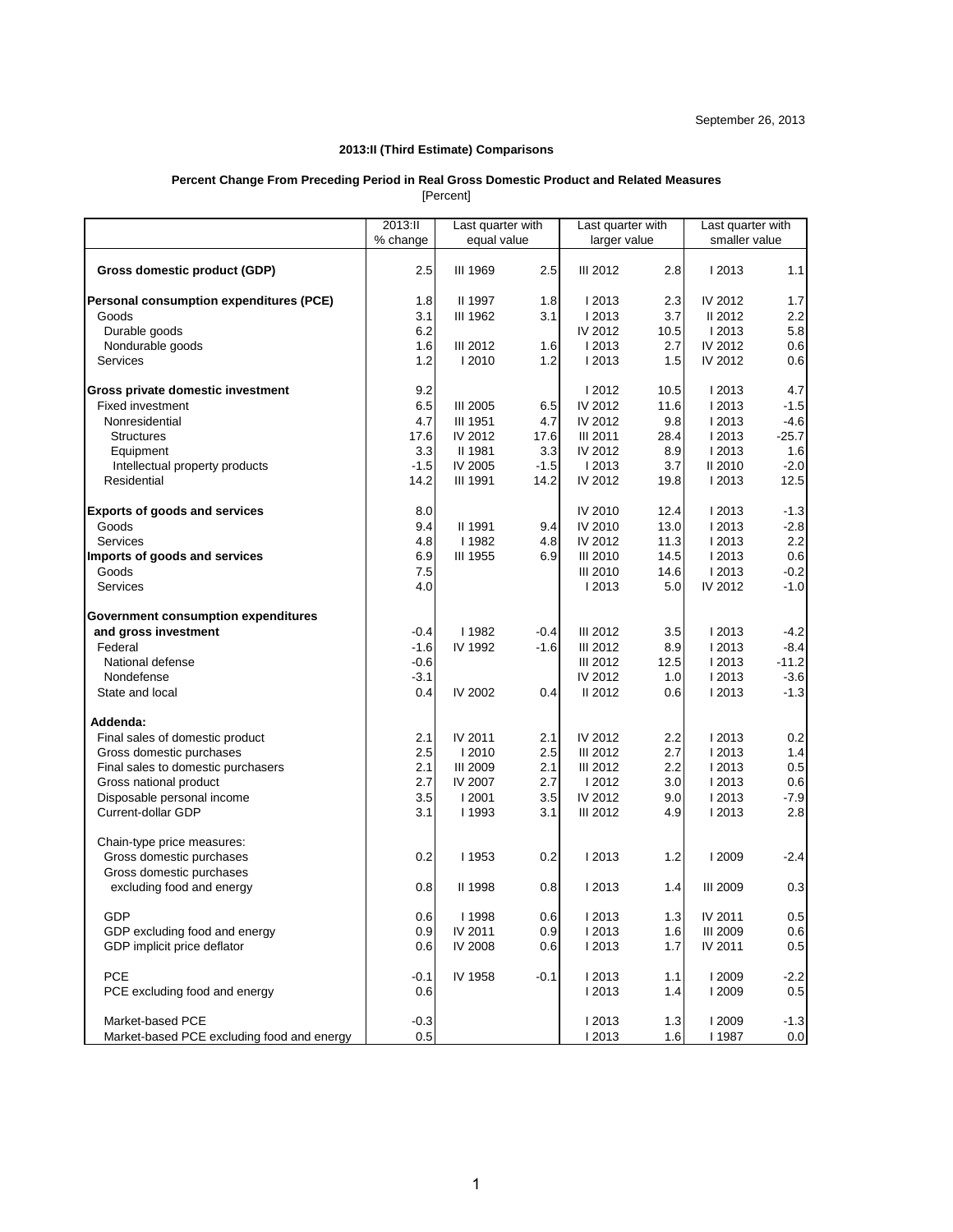# **2013:II (Third Estimate) Comparisons**

# **Contributions to Percent Change in Real Gross Domestic Product**

|                                          | 2013:II      | Last quarter with |         | Last quarter with |         | Last quarter with<br>smaller value |         |
|------------------------------------------|--------------|-------------------|---------|-------------------|---------|------------------------------------|---------|
|                                          | contribution | equal value       |         | larger value      |         |                                    |         |
| Percent change at annual rate:           |              |                   |         |                   |         |                                    |         |
| <b>Gross domestic product</b>            | 2.5          | III 1969          | 2.5     | <b>III 2012</b>   | 2.8     | 12013                              | 1.1     |
| Percentage points at annual rates:       |              |                   |         |                   |         |                                    |         |
| <b>Personal consumption expenditures</b> | 1.24         | <b>III 1991</b>   | 1.24    | 2013              | 1.54    | IV 2012                            | 1.13    |
| Goods                                    | 0.71         |                   |         | 2013              | 0.85    | II 2012                            | 0.50    |
| Durable goods                            | 0.46         | <b>III 2010</b>   | 0.46    | IV 2012           | 0.74    | I 2013                             | 0.43    |
| Nondurable goods                         | 0.26         | II 2005           | 0.26    | 2013              | 0.43    | IV 2012                            | 0.10    |
| <b>Services</b>                          | 0.53         | 1982              | 0.53    | 2013              | 0.69    | IV 2012                            | 0.29    |
| Gross private domestic investment        | 1.38         |                   |         | 2012              | 1.57    | 2013                               | 0.71    |
| <b>Fixed investment</b>                  | 0.96         |                   |         | IV 2012           | 1.63    | 2013                               | $-0.23$ |
| Nonresidential                           | 0.56         |                   |         | IV 2012           | 1.13    | 2013                               | $-0.57$ |
| <b>Structures</b>                        | 0.43         | <b>III 2000</b>   | 0.43    | IV 2012           | 0.44    | 2013                               | $-0.80$ |
| Equipment                                | 0.18         | <b>III 1971</b>   | 0.18    | IV 2012           | 0.47    | 2013                               | 0.09    |
| Intellectual property products           | $-0.06$      | IV 2005           | $-0.06$ | 2013              | 0.14    | II 2010                            | $-0.08$ |
| Residential                              | 0.40         | IV 1985           | 0.40    | IV 2012           | 0.50    | 2013                               | 0.34    |
| Change in private inventories            | 0.41         | <b>II 1978</b>    | 0.41    | 12013             | 0.93    | IV 2012                            | $-2.00$ |
| Net exports of goods and services        | $-0.07$      | 2008              | $-0.07$ | IV 2012           | 0.68    | 12013                              | $-0.28$ |
| <b>Exports</b>                           | 1.04         | IV 1988           | 1.04    | IV 2010           | 1.47    | 2013                               | $-0.18$ |
| Goods                                    | 0.84         | II 1987           | 0.84    | IV 2010           | 1.07    | 2013                               | $-0.27$ |
| <b>Services</b>                          | 0.20         | <b>III 1955</b>   | 0.20    | IV 2012           | 0.43    | 2013                               | 0.09    |
| Imports                                  | $-1.10$      | 1973              | $-1.10$ | 2013              | $-0.10$ | <b>III 2010</b>                    | $-2.15$ |
| Goods                                    | $-1.00$      | I 1990            | $-1.00$ | I 2013            | 0.03    | <b>III 2010</b>                    | $-1.79$ |
| <b>Services</b>                          | $-0.11$      | <b>III 1993</b>   | $-0.11$ | IV 2012           | 0.03    | 2013                               | $-0.13$ |
| Government consumption expenditures      |              |                   |         |                   |         |                                    |         |
| and gross investment                     | $-0.07$      | <b>III 2010</b>   | $-0.07$ | <b>III 2012</b>   | 0.67    | 2013                               | $-0.82$ |
| Federal                                  | $-0.12$      | IV 1996           | $-0.12$ | <b>III 2012</b>   | 0.69    | 12013                              | $-0.68$ |
| National defense                         | $-0.03$      | II 1990           | $-0.03$ | <b>III 2012</b>   | 0.60    | 2013                               | $-0.57$ |
| Nondefense                               | $-0.09$      | <b>III 2010</b>   | $-0.09$ | IV 2012           | 0.03    | 12013                              | $-0.11$ |
| State and local                          | 0.05         | IV 2002           | 0.05    | II 2012           | 0.07    | I 2013                             | $-0.14$ |